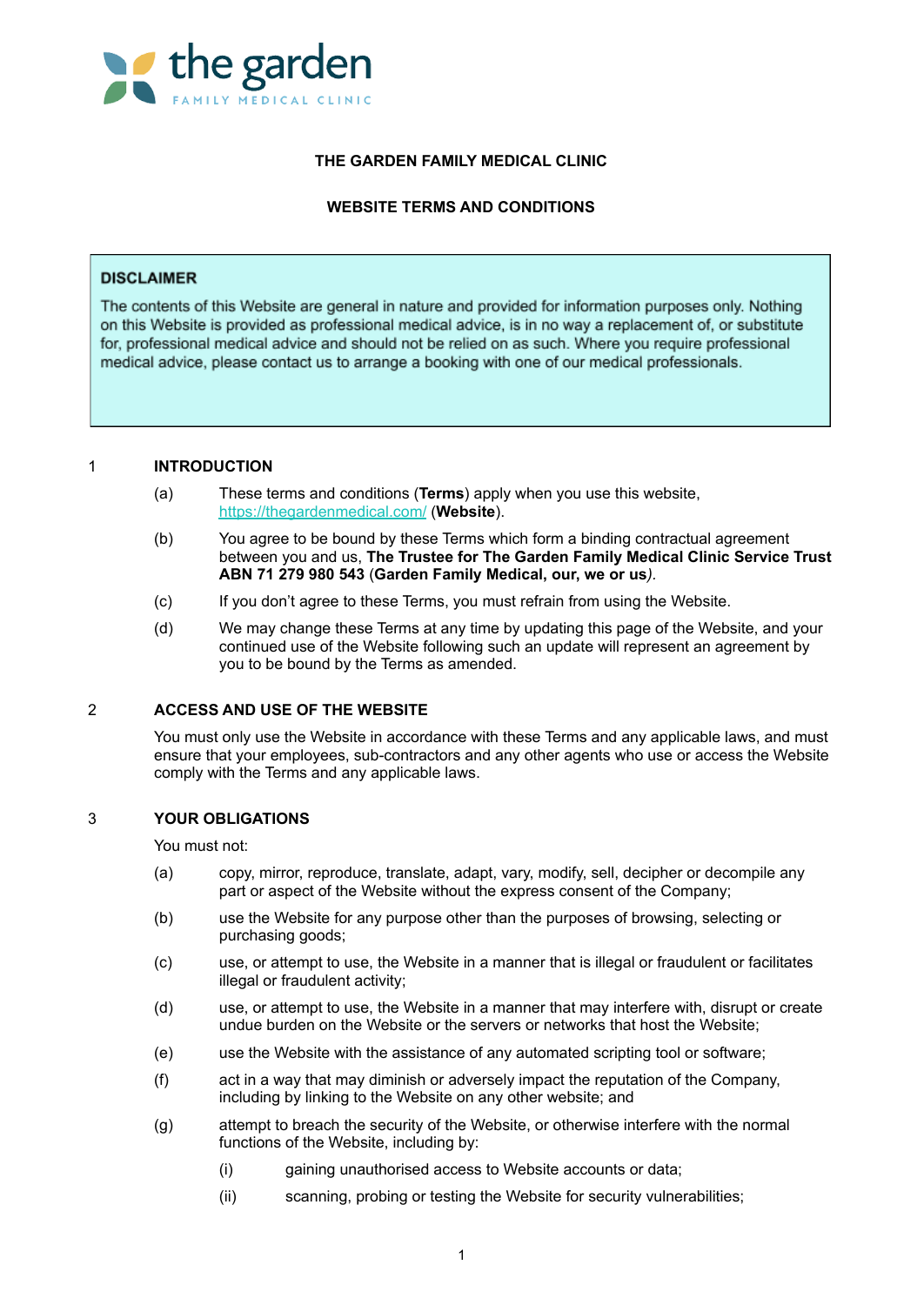

- (iii) overloading, flooding, mailbombing, crashing or submitting a virus to the Website; or
- (iv) instigate or participate in a denial-of-service attack against the Website.

## 4 **INFORMATION ON THE WEBSITE**

While we make every effort to ensure that the information on the Website is as up-to-date and accurate as possible, you acknowledge and agree that we do not (to the maximum extent permitted by law) guarantee that:

- (a) the Website will be free from errors or defects;
- (b) the Website will be accessible at all times;
- (c) messages sent through the Website will be delivered promptly, or delivered at all;
- (d) information you receive or supply through the Website will be secure or confidential; or
- (e) any information provided through the Website is accurate or true.

We reserve the right to change any information or functionality on the Website by updating the Website at any time without notice, including product descriptions, prices and other Website Content.

#### 5 **INTELLECTUAL PROPERTY**

- (a) The Company retains ownership of the Website and all materials on the Website (including text, graphics, logos, design, icons, images, sound and video recordings, pricing, downloads and software) (**Website Content**) and reserves all rights in any intellectual property rights owned or licensed by it not expressly granted to you.
- (b) You may make a temporary electronic copy of all or part of the Website for the sole purpose of viewing it. You must not otherwise reproduce, transmit, adapt, distribute, sell, modify or publish the Website or any Website Content without prior written consent from the Company or as permitted by law.

## 6 **LINKS TO OTHER WEBSITES**

- (a) The Website may contain links to other websites that are not our responsibility. We have no control over the content of the linked websites and we are not responsible for it.
- (b) Inclusion of any linked website on the Website does not imply our approval or endorsement of the linked website.

#### 7 **SECURITY**

The Company does not accept responsibility for loss or damage to computer systems, mobile phones or other electronic devices arising in connection with use of the Website. You should take your own precautions to ensure that the process that you employ for accessing the Website does not expose you to risk of viruses, malicious computer code or other forms of interference.

#### 8 **REPORTING MISUSE**

If you become aware of misuse of the Website by any person, any errors in the material on the Website or any difficulty in accessing or using the Website, please contact us immediately using the contact details or form provided on our Website.

#### 9 **PRIVACY**

You agree to be bound by our Privacy Policy, which can be found [here.](https://thegardenmedical.com/wp-content/uploads/2022/02/Privacy-Policy.pdf)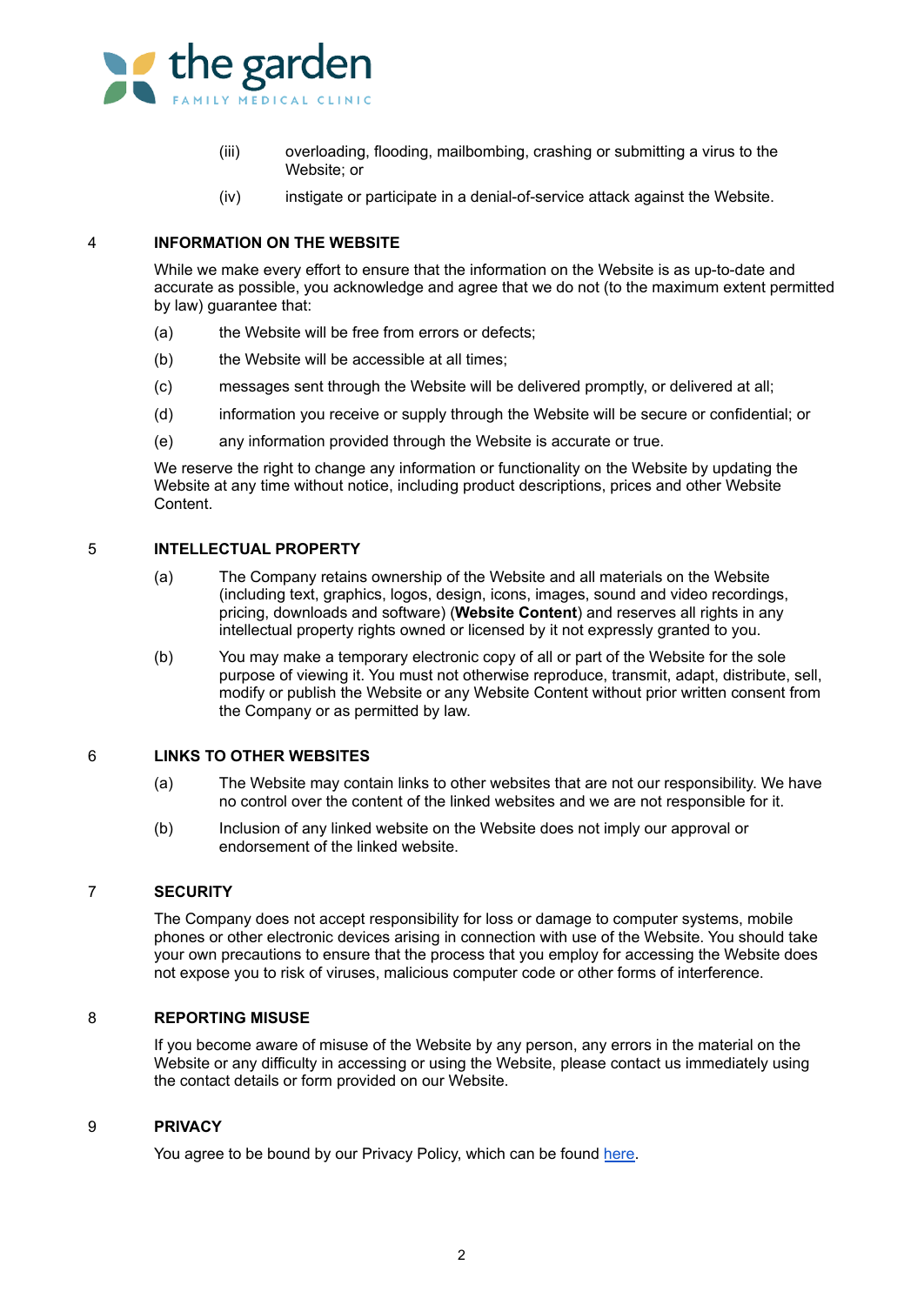

### 10 **LIABILITY**

We make no warranties or representations about this Website or any of its content and will not be responsible to you or any third party for any direct or consequential loss suffered in connection with the use of this Website. To the maximum extent permitted by law, we exclude any liability that may arise due to your use of our Website and/or the information or materials contained on it. You agree to indemnify us for any loss or liability arising out of your use of this Website.

#### 11 **GENERAL**

#### 11.1 GOVERNING LAW AND JURISDICTION

This agreement is governed by the law applying in Western Australia. Each party irrevocably submits to the exclusive jurisdiction of the courts of Western Australia and courts of appeal from them in respect of any proceedings arising out of or in connection with this agreement. Each party irrevocably waives any objection to the venue of any legal process on the basis that the process has been brought in an inconvenient forum.

# 11.2 WAIVER

No party to this agreement may rely on the words or conduct of any other party as a waiver of any right unless the waiver is in writing and signed by the party granting the waiver.

#### 11.3 SEVERANCE

Any term of this agreement which is wholly or partially void or unenforceable is severed to the extent that it is void or unenforceable. The validity and enforceability of the remainder of this agreement is not limited or otherwise affected.

#### 11.4 JOINT AND SEVERAL LIABILITY

An obligation or a liability assumed by, or a right conferred on, two or more persons binds or benefits them jointly and severally.

#### 11.5 ASSIGNMENT

A party cannot assign, novate or otherwise transfer any of its rights or obligations under this agreement without the prior written consent of the other party.

#### 11.6 ENTIRE AGREEMENT

This agreement embodies the entire agreement between the parties and supersedes any prior negotiation, conduct, arrangement, understanding or agreement, express or implied, in relation to the subject matter of this agreement.

## 11.7 INTERPRETATION

- (a) (**singular and plural**) words in the singular includes the plural (and vice versa);
- (b) (**gender**) words indicating a gender includes the corresponding words of any other gender;
- (c) (**defined terms**) if a word or phrase is given a defined meaning, any other part of speech or grammatical form of that word or phrase has a corresponding meaning;
- (d) (**person**) a reference to "person" or "you" includes an individual, the estate of an individual, a corporation, an authority, an association, consortium or joint venture (whether incorporated or unincorporated), a partnership, a trust and any other entity;
- (e) (**party**) a reference to a party includes that party's executors, administrators, successors and permitted assigns, including persons taking by way of novation and, in the case of a trustee, includes any substituted or additional trustee;
- (f) (**this agreement**) a reference to a party, clause, paragraph, schedule, exhibit, attachment or annexure is a reference to a party, clause, paragraph, schedule, exhibit, attachment or